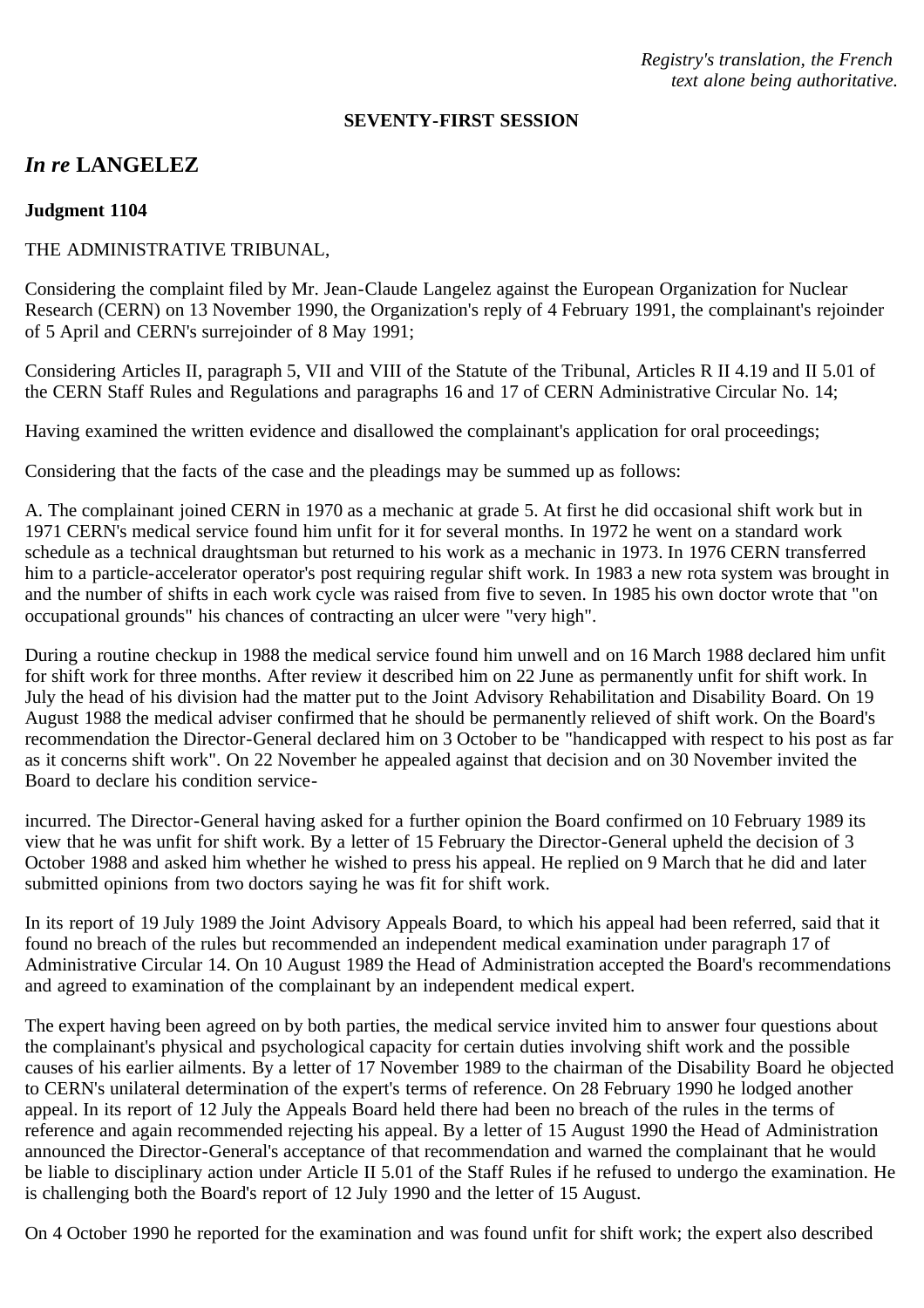his 1988 illness as not service-incurred.

B. The complainant submits that, the internal means of redress having been exhausted, his complaint is receivable.

On the merits he contends that the Administration based its determination of the medical expert's terms of reference on a misconstruction of the material rules. Paragraph 17 of Circular 14, by virtue of which the parties agreed to the appointment of the expert, reads:

"If one of the parties does not accept the other's conclusions, the Director-General ... will ask the medical practitioners appointed by him and by the person concerned to discuss the case between them in order, if possible, to come to an agreement. If they fail to do so, he shall ask them to appoint an expert to decide the matter."

By directing the expert to matters other than those the parties had discussed CERN broke its own rules. It asked for the expert's opinion on whether his ailments were "occupational", an issue his own doctors had never addressed. To slip it in belatedly was a serious breach of the appeal procedure in paragraph 16.1 of the circular. So was the question about his psychological capacity for running a particle-accelerator since such capacity had never come up either and the Organization's medical service had never assessed it. Besides, both parties should agree to an expert's terms of reference according to broad principles of law.

The complainant wants the Tribunal to declare that the expert's terms of reference are contrary to the Organization's own rules and to those principles, that they should not be just a medley of whatever questions the parties want, and that neither party may depart from the original issues by raising questions in disregard of the other's procedural rights.

C. In its reply CERN submits that the complaint is irreceivable. Under Article VIII of the Statute the Tribunal is competent only to quash a decision or order the performance of an obligation, whereas the complainant seeks relief in the form of declarations. Besides, he has not challenged a final decision within the meaning of Article VII, since one of the items he impugns is merely a recommendation by the Appeals Board and the other just prepares for a later decision. Neither constitutes "an act deciding a question in a specific case", to quote Judgment 112, nor one adversely affecting him.

CERN's pleas on the merits are subsidiary. Paragraph 17 of Circular 14 requires neither side to agree to the questions to be put to the expert. Both parties are free to submit any questions that may serve to resolve the dispute. The complainant never chose to do so. The questions CERN put to the expert were relevant and in any event within the Director-General's authority under paragraph 16 of the circular and Article R II 4.19 of the Staff Regulations, which empowers him to require staff to undergo at any time examination by a doctor of CERN's choosing.

D. In his rejoinder the complainant answers the Organization's pleas of irreceivability which he submits misrepresent his claims: he does want the quashing of a decision that adversely affects him.

He seeks disclosure of medical records in his personal file.

E. In its surrejoinder CERN submits that the rejoinder puts forward no new argument. His application for disclosure of his medical records is at odds with his contention that the dispute rests on administrative and not medical grounds.

## CONSIDERATIONS:

1. CERN has employed the complainant as a mechanic since 1970. Having had his work routine altered, he began in 1985 to suffer from stomach ailments. His health failed to improve. The Joint Advisory Rehabilitation and Disability Board and then the medical adviser of CERN recommended declaring him "handicapped with respect to his post as far as it concerns shift work". By a decision of 3 October 1988 the Director-General accepted the recommendation.

On 22 November 1988 the complainant filed an internal appeal with certificates from his doctors in support. The Joint Advisory Appeals Board recommended rejecting his appeal and the Director-General did so on 15 February 1989.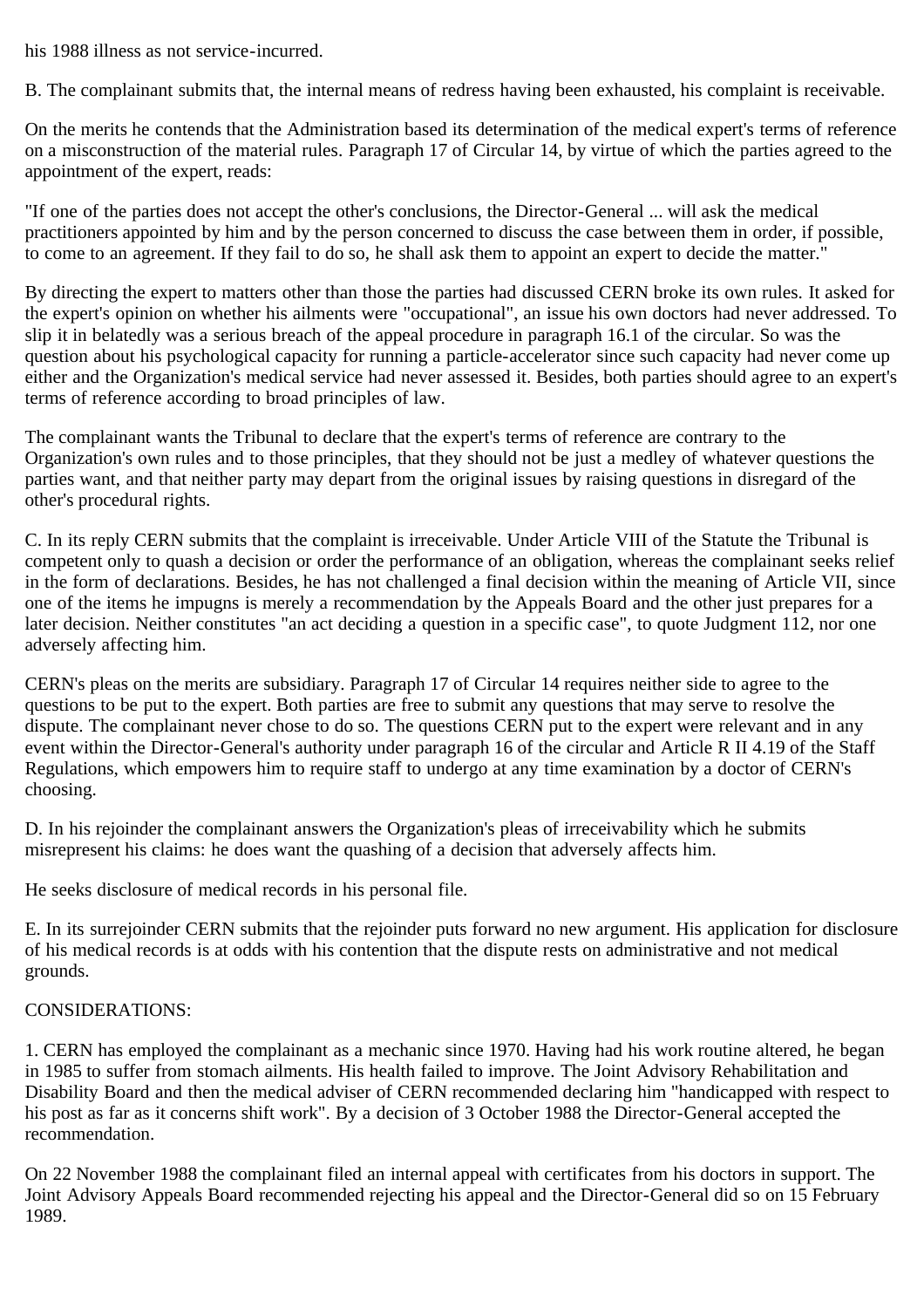The parties then decided to apply paragraph 17 of Administrative Circular 14, which provides that in case of disagreement the medical practitioners appointed by each of the two parties may be asked to appoint an expert to decide the matter. In this case the two doctors appointed as expert a professor of the Faculty of Medicine of Lyons.

2. It was at that point that the matter now at issue arose.

Several days after the case had been referred to the medical expert the medical service of CERN wrote a letter asking him to answer the following four questions which it regarded as essential to the settlement of the dispute:

"1. Was it right and warranted to decide in 1988 to remove Mr. Langelez from his duties and may that decision be upheld?

2. Is he fit for shift work and, if so, what should his working schedule and arrangements be?

3. Quite apart from his physical fitness, is he psychologically fit to serve as a member of a shift team? Does he have the emotional stability and traits of personality required for operating a particle-accelerator or supervising high-precision equipment (thermal and freezing plant) entailing shift work?

4. May the ailments he suffered from in 1988 be treated as service-incurred and as occupational illness within the meaning of circular 14 and, if so, what are the degree of liability and rate of disability?"

It is not denied that neither the complainant nor his doctors saw that letter beforehand. He objected on the grounds that the expert's terms of reference ought to have been determined by agreement between the medical practitioners appointed by both parties and that two of the questions, being irrelevant, ought to be struck out. He therefore refused to undergo examination by the expert.

CERN disagreed on the grounds that each side might frame the questions it thought relevant and that the complainant too might put any questions he wished. The Organization also ordered him to undergo examination or incur the risk of disciplinary sanction.

The complainant appealed again on 28 February 1990 to the Director-General and the case went to the Joint Advisory Appeals Board. In a report of 12 July 1990 the Board recommended rejecting his appeal. By a letter of 15 August 1990 the Head of Administration informed him of the Director-General's endorsement of the recommendation and warned that his further refusal to undergo the examination would be treated as misconduct and a breach of the Staff Rules and Regulations.

The complainant is objecting both to the Board's report of 12 July and to the decision of 15 August 1990.

3. The Organization submits that the complaint is irreceivable.

Insofar as the complainant is challenging the Board's report CERN is right. The Tribunal is not competent under its Statute to rule on the lawfulness of a report or recommendation by an advisory body. That is the case law, and no more need be said on the matter.

Whether the complaint is irreceivable as to the decision of 15 August 1990 is not so straightforward. CERN makes out that the decision is not of the kind the Tribunal may review under Article VII of its Statute: it does not rule on a matter affecting the complainant but just prepares for a decision the Organization may take later if the medical expert's findings so warrant.

Although merely preparatory decisions are not ordinarily actionable, this case may be distinguished in that the complainant has been given a warning which in itself causes him injury.

Both by virtue of Article VII and in the interests of justice the complaint will be treated as receivable.

4. Paragraph 17 of the circular does no more than lay down a procedure for appointing a medical expert, with the parties' agreement, to give an opinion as the basis for resolving dispute. The procedure does not prevent the parties from putting to the expert whatever questions they think that purpose requires.

CERN has not gone beyond the limits of what is proper. The four questions it put to the expert are relevant to the